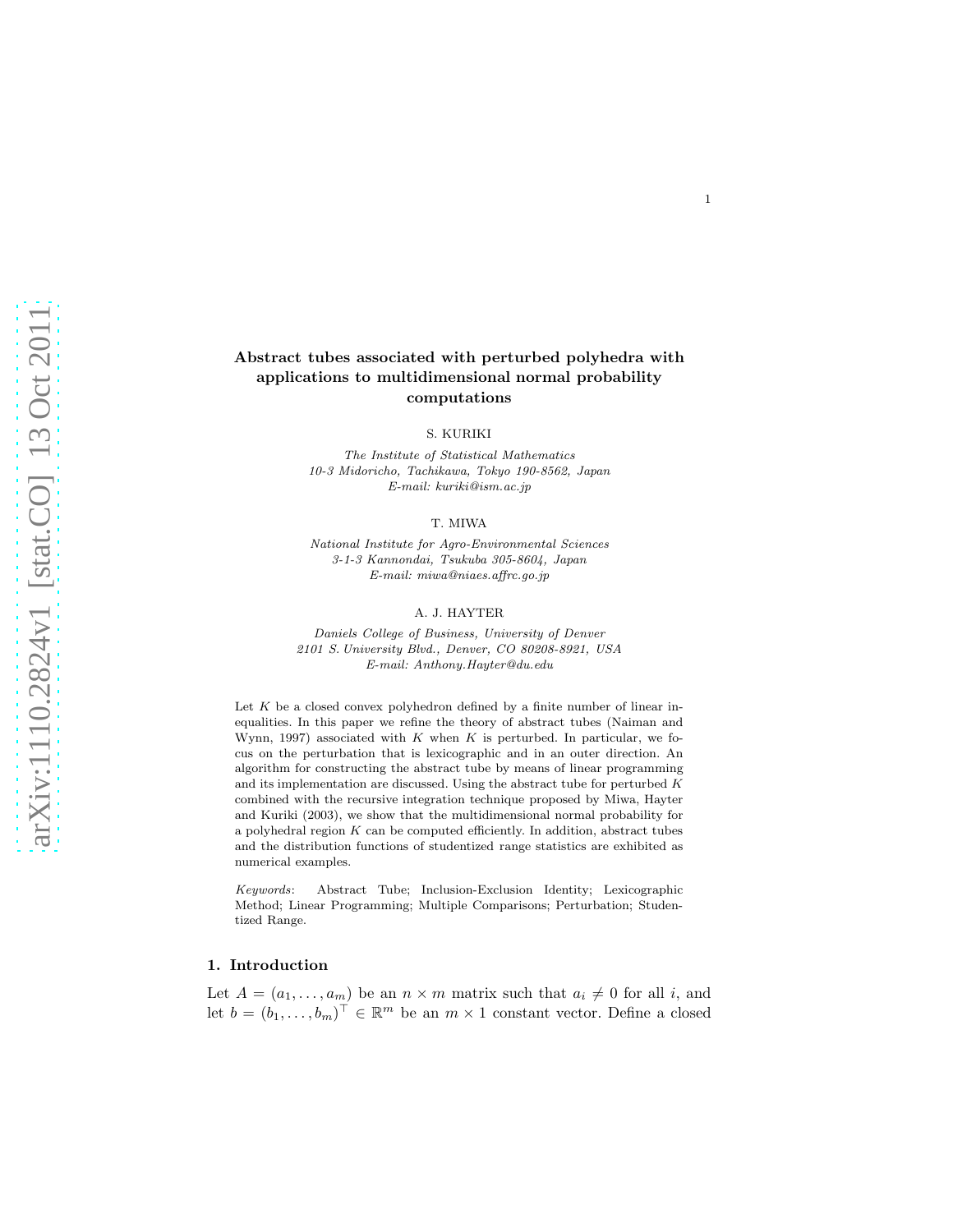convex polyhedron by

$$
K = \{ x \in \mathbb{R}^n \mid A^\top x \le b \}.
$$

Throughout the paper,  $K$  is assumed to be nonempty. Suppose that  $x\in\mathbb{R}^n$ is a random vector distributed as an n-dimensional standard normal distribution  $N_n(0, I_n)$ . The primary motivation and hence one of the purposes of this study is to evaluate the *n*-dimensional normal probability

<span id="page-1-0"></span>
$$
P(K) = P_n(K) := \Pr(x \in K). \tag{1}
$$

When  $m = n$  and A is non-singular, K is a cone referred to as the simple cone formed as the intersection of  $n$  half spaces located in the general positions (Barvinok,  $2002^1$  $2002^1$ ). In this paper, we do not require that the apex of cone lies at the origin. In the case where  $m < n$  and  $rank(A) = m$ , K is decomposed as  $K = K_1 \oplus \mathbb{R}^{n-m}$  with  $K_1$  an m-dimensional simple cone, where " $\oplus$ " means the orthogonal direct sum. In this case the probability [\(1\)](#page-1-0) is obtained as  $P_n(K) = P_m(K_1)$ . For such a simple cone K, Miwa, Hayter and Kuriki  $(2003)^2$  $(2003)^2$  $(2003)^2$  proposed a recursive integration algorithm to evaluate the probability  $P(K)$  by generalizing the idea of Abrahamson (1964).<sup>[3](#page-13-2)</sup> This algorithm is practically useful for dimensions  $n$  up to 20, and is available in the R library mvtnorm. [4,](#page-13-3)[5](#page-13-4)

In this paper, using this integration algorithm as a building block, we demonstrate that the probability  $P(K)$  for any polyhedron K can be computed by means of the abstract tube ideas proposed by Naiman and Wynn (1997).[6](#page-13-5) This method provides a sophisticated version of the inclusionexclusion identity, and divides the complimentary set  $K<sup>c</sup>$  into signed cones. By calculating the normal probability for each cone and summing them up, we obtain  $P(K) = 1 - P(K<sup>c</sup>)$ . However, as we shall see later, the resulting cones are not necessarily simple, and we need to introduce a perturbation into the linear inequality system. We focus on a particular type of perturbation, and refine the theory of abstract tubes for a perturbed inequality system in this setting. Some statements are simply taken from Naiman and Wynn  $(1997)$ , but some of them are novel. For example, we show that under our perturbation the perturbed system always defines an abstract tube instead of a "weak abstract tube".

Moreover, we show that the abstract tube for the perturbed system can be constructed by means of a standard linear programming technique. We propose that such an algorithm should be used, and we make some remarks that should be incorporated into its implementation. The prototype R program is available from the authors.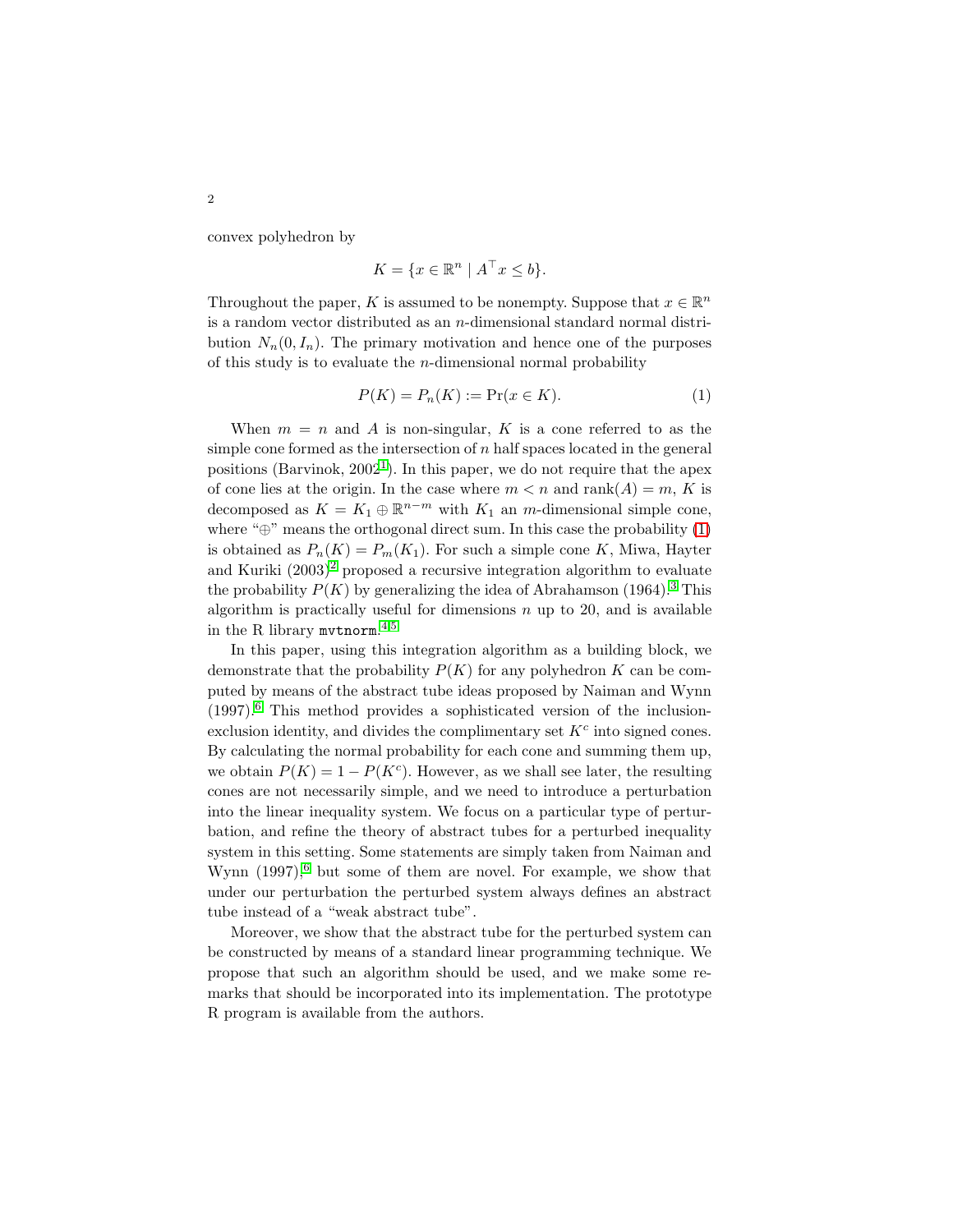The construction of the paper is as follows. In Section [2,](#page-2-0) the theory of the abstract tube for a perturbed system is investigated. In Section [3,](#page-9-0) the algorithm and its implementation for constructing the abstract tube is discussed. In Section [4,](#page-11-0) we exhibit numerical examples. For Tukey's studentized range statistics, the abstract tubes are constructed in various settings, and their distribution functions are computed.

### <span id="page-2-0"></span>2. Abstract tubes for a perturbed inequality system

In this section we investigate the abstract tube associated with a closed convex polyhedron. Because of the reason stated later, we focus on the case where the inequality system defining the polyhedron is perturbed. We propose a lexicographic perturbation in an outer direction (see [\(4\)](#page-4-0)) and refine the theoretical results of Naiman and Wynn  $(1997)^6$  $(1997)^6$  in this setting.

Define m half spaces

$$
H_i = \{x \in \mathbb{R}^n \mid a_i^\top x \le b_i\}, \quad i = 1, \dots, m.
$$

The complement and the boundary of  $H_i$  are denoted by

$$
H_i^c = \{ x \in \mathbb{R}^n \mid a_i^\top x > b_i \} \quad \text{and} \quad \partial H_i = \{ x \in \mathbb{R}^n \mid a_i^\top x = b_i \},
$$

respectively. Since  $P(K) = P(\bigcap_{i=1}^{m} H_i) = 1 - P(\bigcup_{i=1}^{m} H_i^c)$ , we can evaluate  $P(\cup_{i=1}^m H_i^c)$  instead of  $P(\cap_{i=1}^m H_i)$ .

The family of the complements of the half spaces is denoted by

$$
\mathcal{H} = \{H_i^c \mid i = 1, \ldots, m\}.
$$

Let

$$
F_i = \partial H_i \cap K, \quad i = 1, \dots, m.
$$

If  $F_i \neq \emptyset$ ,  $F_i$  is a face of K. Define a family of subsets of the indices  $\{1, \ldots, m\}$  by

$$
\mathcal{F} = \{ J \subseteq \{1, \ldots, m\} \mid J \neq \emptyset, \cap_{i \in J} F_i \neq \emptyset \}.
$$

Then, F forms an (abstract) simplicial complex.  $\{\cap_{i\in J}F_i \mid J\in\mathcal{F}\}\$ is the family of all faces (vertex, edge, ..., facet) of K. Note that  $\bigcap_{i\in J_1} F_i = \bigcap_{i\in J_2} F_i$ can happen even though  $J_1 \neq J_2$ .

Let

<span id="page-2-1"></span>
$$
\mathbf{1}_S(x) = \begin{cases} 1, & \text{if } x \in S, \\ 0, & \text{otherwise,} \end{cases}
$$

be the indicator function of the set  $S$ . The following is Theorem 2 of Naiman and Wynn (1997).[6](#page-13-5)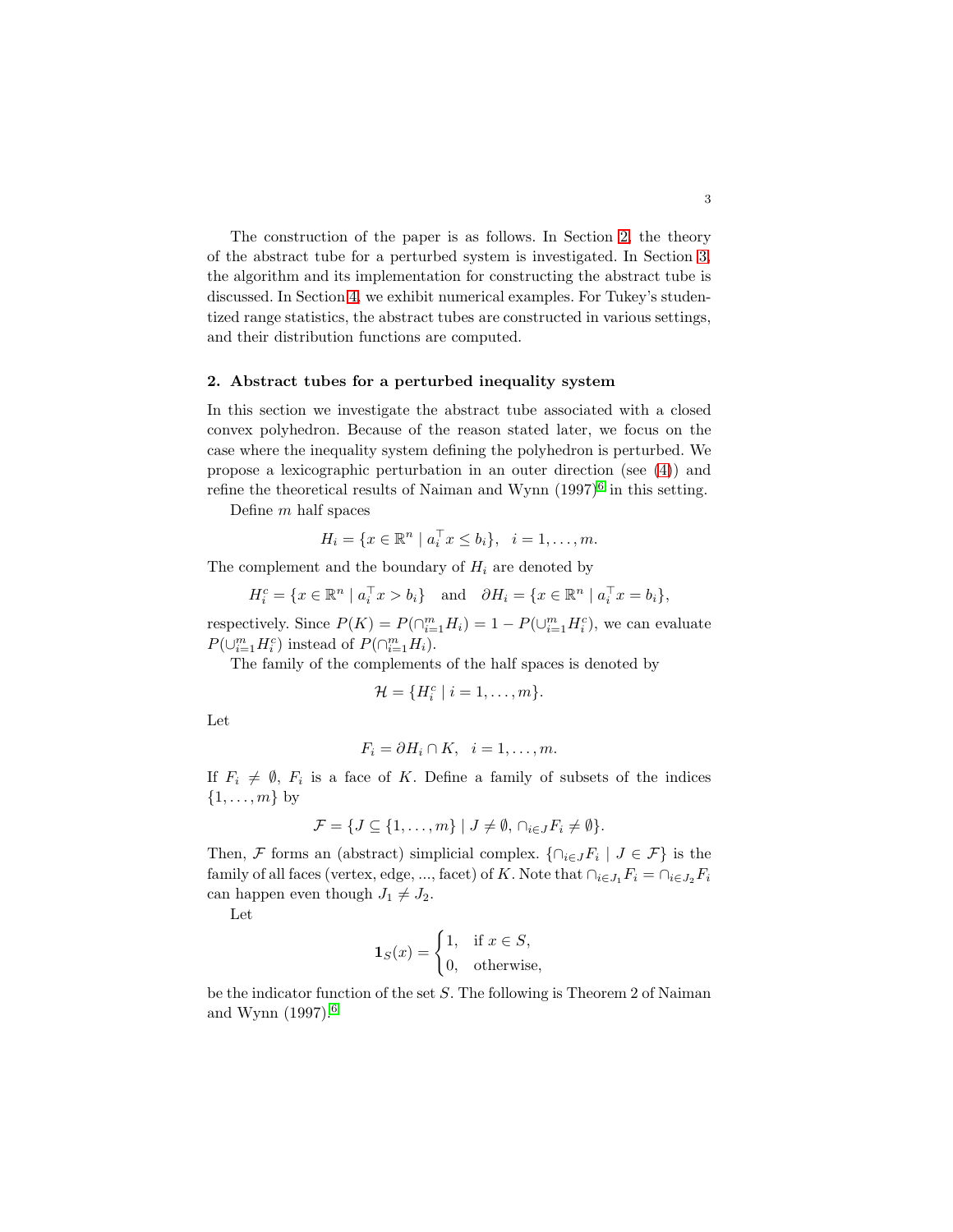**Proposition 2.1.** The pair  $(\mathcal{H}, \mathcal{F})$  is an abstract tube in the sense that

<span id="page-3-0"></span>
$$
\mathbf{1}_{\bigcup_{i=1}^{m} H_i^c}(x) = \sum_{J \in \mathcal{F}} (-1)^{|J|-1} \mathbf{1}_{\bigcap_{i \in J} H_i^c}(x) \quad \text{for all } x \in \mathbb{R}^n, \tag{2}
$$

where  $|J|$  is the cardinality of the set J.

Assuming that  $x \in \mathbb{R}^n$  is a standard Gaussian vector distributed as  $N_n(0, I_n)$ , and taking the expectation of [\(2\)](#page-3-0), we obtain the formula

$$
1 - P(K) = \sum_{J \in \mathcal{F}} (-1)^{|J|-1} P(\cap_{i \in J} H_i^c).
$$

In the right side, if  $\bigcap_{i\in J} H_i^c$  forms an *n*-dimensional simple cone or the direct sum of a simple cone and a linear subspace, we can use the algorithm of Miwa et al.  $(2003)^2$  $(2003)^2$  $(2003)^2$  for evaluating the probability  $P(\bigcap_{i \in J} H_i^c)$ . However, this is not always the case, and for it to be the case the condition of "general position" is required. Before defining this notion, we explain two examples of abstract tubes that do not meet this condition.

<span id="page-3-1"></span>**Example 2.1.** Consider a polyhedral cone called a "pyramid"  $K \subset \mathbb{R}^3$ consisting of  $(x_1, x_2, x_3)$  satisfying

| $-x_1-x_2+x_3\leq 1$      | 1                 |
|---------------------------|-------------------|
| $-x_1 + x_2 + x_3 \leq 1$ | $\lceil 2 \rceil$ |
| $+x_1+x_2+x_3\leq 1$      | 3                 |
| $+x_1 - x_2 + x_3 \leq 1$ | $\vert 4 \vert$   |

The boundaries of these half spaces are not in the general position in the sense that 4 hyperplanes share a point  $(0,0,1)$  in  $\mathbb{R}^3$ . The simplicial complex is shown to be

<span id="page-3-2"></span> $\mathcal{F} = \{1, 2, 3, 4, 12, 13, 14, 23, 24, 34, 123, 124, 134, 234, 1234\}.$  (3)

In the expression above "134" means  $\{1, 3, 4\}$  for example, and this convention is adopted throughout the paper. Applying this to the Proposition [2.1,](#page-2-1) we can decompose  $1-P(K)$  into  $|\mathcal{F}|=15$  terms. However, this decomposition is not appropriate for our purpose because the term 1234 stands for a non-simple cone (pyramid), and hence this decomposition does not simplify our problem.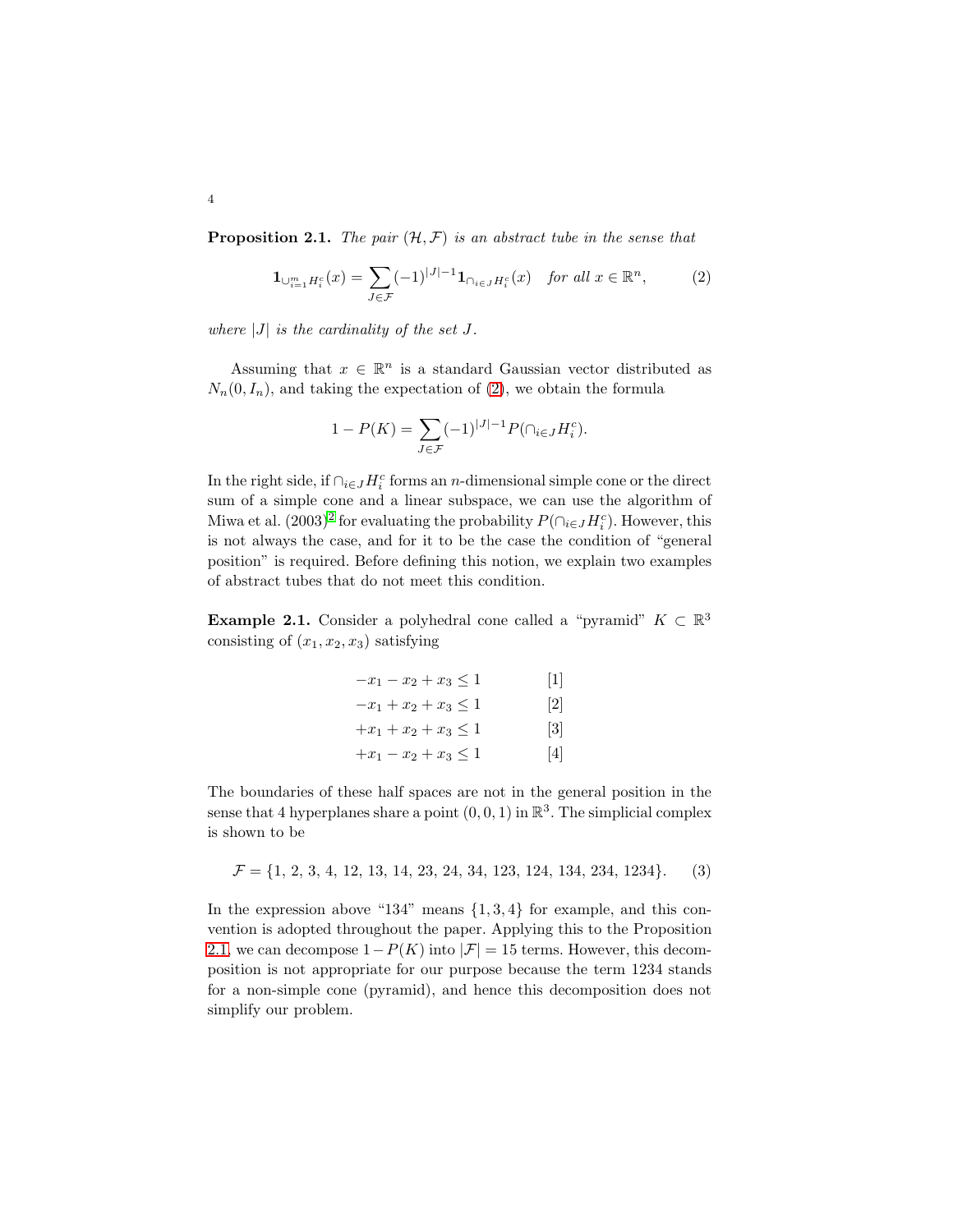<span id="page-4-1"></span>Example 2.2. Consider the following system containing a redundant inequality:

| $+x_1 - x_2 + 0x_3 \leq 0$ | $\lceil 1 \rceil$            |
|----------------------------|------------------------------|
| $-x_1 - x_2 + 0x_3 \leq 0$ | $\lceil 2 \rceil$            |
| $0x_1 - x_2 + 0x_3 \leq 0$ | $\left\lceil 3 \right\rceil$ |

The third inequality is redundant. This example is essentially 2 dimensional, and 3 boundaries (lines) meet at the origin in  $\mathbb{R}^2$ . The simplicial complex is shown to be

$$
\mathcal{F} = \{1, 2, 3, 12, 13, 23, 123\}.
$$

This decomposition is also unsuitable because the 3-dimensional term 123 appears although this example is essentially 2-dimensional.

To avoid unfavorable events such as have appeared in these examples we need the assumption that  $\{\partial H_i\}$  is in the general position defined below.

**Definition 2.1.** The set of m hyperplanes in  $\mathbb{R}^n$ , for example,  $\{\partial H_i \subset$  $\mathbb{R}^n \mid i = 1, \ldots, m$ , is said to be in the general position when there does not exist  $J \subseteq \{1, \ldots, m\}$  such that  $\cap_{i \in J} \partial H_i$  contains a max $\{n+1-|J|, 0\}$ dimensional affine subspace.

**Remark 2.1.** This definition is equivalent to that in Stanley  $(2007)^{7}$  $(2007)^{7}$  $(2007)^{7}$ . The definition by Naiman and Wynn  $(1997)^6$  $(1997)^6$  is weaker than ours. In their definition, when there does not exist  $J \subseteq \{1, \ldots, m\}$ ,  $|J| = n+1$ ,  $\cap_{i \in J} \partial H_i \neq \emptyset$ , the set of hyperplanes is said to be in the general position. Example [2.2](#page-4-1) is in the general position in their definition, whereas it is not in the general position in our definition.

When a given  $\{\partial H_i\}$  is not in the general position, we can apply an infinitesimal perturbation to rearrange the system into the general position. In this paper we restrict our attention to the lexicographic perturbation in an outer direction proposed below.

For  $b = (b_i) \in \mathbb{R}^m$  and  $\varepsilon > 0$ , define

$$
b(\varepsilon) = (b_i(\varepsilon)) = (b_i + \varepsilon^i) = (b_1 + \varepsilon^1, \dots, b_m + \varepsilon^m)^\top
$$

 $(\varepsilon^i$  is  $\varepsilon$  to the power *i*), and

<span id="page-4-0"></span>
$$
K(\varepsilon) = \{ x \in \mathbb{R}^n \mid A^\top x \le b(\varepsilon) \}. \tag{4}
$$

Define  $H_i(\varepsilon)$ ,  $F_i(\varepsilon)$  and  $\mathcal{F}(\varepsilon)$  similarly. Note that  $K = K(0)$ ,  $H_i = H_i(0)$ ,  $F_i = F_i(0)$  and  $\mathcal{F} = \mathcal{F}(0)$ .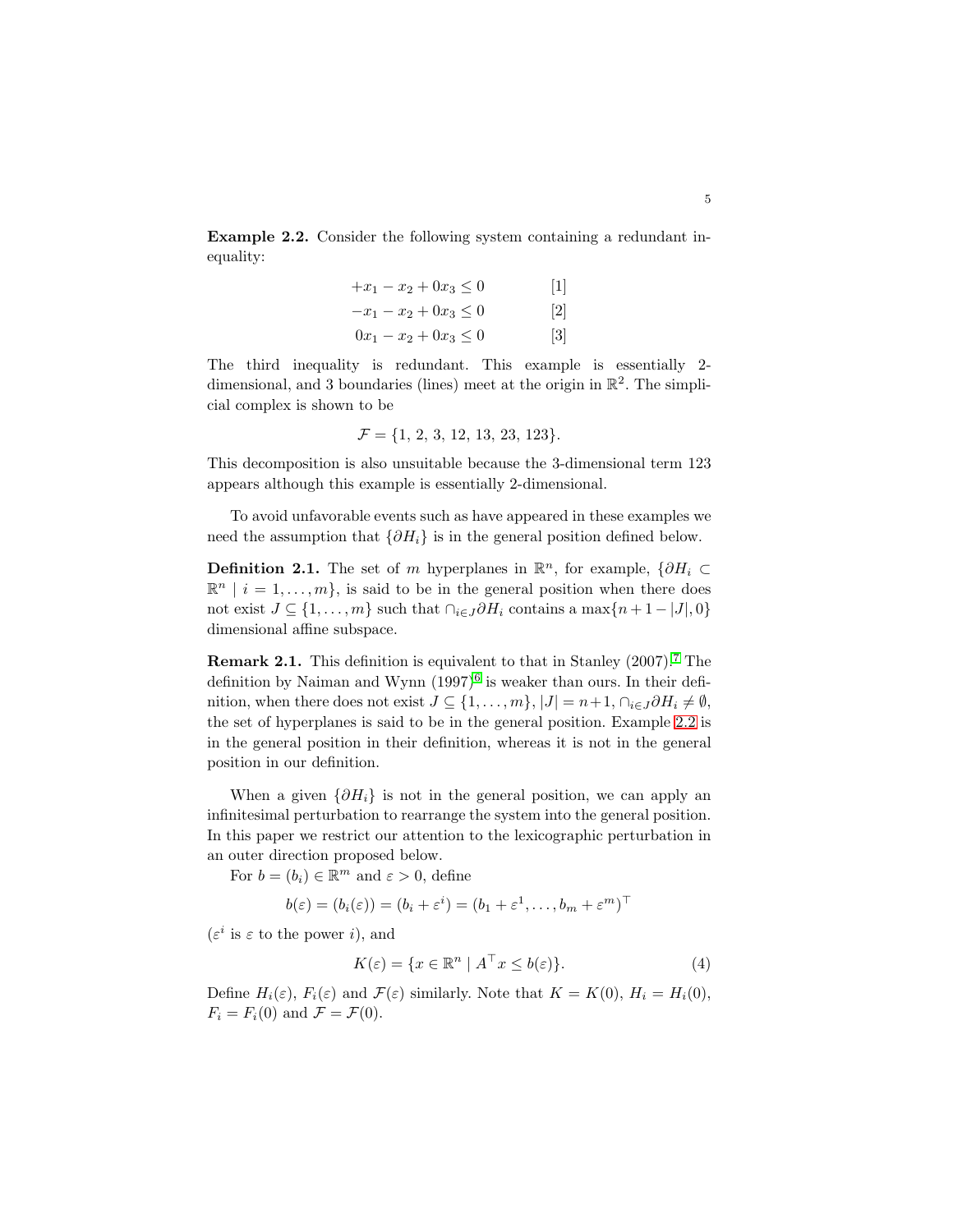The following two lemmas, Lemmas [2.1](#page-5-0) and [2.2,](#page-6-0) are refinements of Lemma 1 of Naiman and Wynn  $(1997)^6$  $(1997)^6$  under this lexicographic perturbation and with the stronger definition of the general position.

**Lemma 2.1.** For all sufficiently small  $\varepsilon > 0$ ,

- <span id="page-5-0"></span>(i) the family of hyperplanes  $\{\partial H_i(\varepsilon) \mid i = 1, \ldots, m\}$  is in the general position, and
- (ii)  $\mathcal{F}(\varepsilon)$  does not depend on  $\varepsilon$ . Write  $\mathcal{F}(0+) = \mathcal{F}(\varepsilon)$ .  $\mathcal{F}(0+)$  is a simplicial complex.

**Proof.** (i) Fix  $J \subseteq \{1, \ldots, m\}$ . Consider first the case  $|J| \leq n$ . Let  $A_J =$  $(a_i)_{i\in J}$  be  $n \times |J|$ , and let  $b_J(\varepsilon) = (b_i(\varepsilon))_{i\in J}$  be  $|J| \times 1$ . Suppose that  $\bigcap_{i\in J} \partial H_i(\varepsilon)$  contains an  $n+1-|J|$  dimensional affine subspace  $\{x = Cd + x_0\}$  $d \in \mathbb{R}^{n+1-|J|}$ , where  $C = (c_1, \ldots, c_{n+1-|J|})$  is an  $\sum_{\tau}$   $(n+1-|J|)$  matrix with linearly independent column vectors. Then  $A_J^\top (Cd + x_0) - b_J(\varepsilon) = 0$ for all d, and hence  $A_J^\top C = 0$  and  $A_J^\top x_0 - b_J(\varepsilon) = 0$  hold. Since rank $(C) =$  $n+1-|J|$ , we see that  $rank(A_J) \leq |J|-1$ . Hence  $A_J$  can be written as  $A_J = EF$ , where E is  $n \times r$  and F is  $r \times |J|$  with  $r = \text{rank}(A_J) \leq |J| - 1$ . Substituting this, we have

$$
0 = A_J^{\top} x_0 - b_J(\varepsilon) = F^{\top} (E^{\top} x_0) - b_J(\varepsilon) = (F^{\top}, -b_J(\varepsilon)) {E^{\top} x_0 \choose 1}.
$$

Therefore,

$$
f_J(\varepsilon) := \det \left\{ \begin{pmatrix} F \\ -b_J(\varepsilon)^\top \end{pmatrix} (F^\top, -b_J(\varepsilon)) \right\}
$$
  
= 
$$
\det(FF^\top) \times b_J(\varepsilon)^\top \left\{ I - F^\top (F F^\top)^{-1} F \right\} b_J(\varepsilon) = 0.
$$
 (5)

Since rank $(F) = r$ ,  $f_J(\varepsilon)$  is a polynomial in  $\varepsilon$  of at least degree  $2r \geq 2$ . Then

<span id="page-5-1"></span>
$$
\delta_J = \sup \{ \delta > 0 \mid f_J(\varepsilon) > 0, \ \forall \varepsilon \in (0, \delta) \} > 0,
$$

since the number of zeros of f<sub>J</sub> is finite. For all  $\varepsilon \in (0, \delta_J)$ ,  $\cap_{i \in J} \partial H_i(\varepsilon)$ contains no  $(n + 1 - |J|)$ -dimensional affine subspace.

For the case  $|J| \geq n+1$ , assume that  $x_0 \in \bigcap_{i \in J} \partial H_i(\varepsilon)$  exists. Since  $r = \text{rank}(A_J) \leq n \leq |J| - 1$ , we can follow the proof for  $|J| \leq n$  above. We define the polynomial  $f_J(\varepsilon)$  in [\(5\)](#page-5-1), and conclude that for all  $\varepsilon \in (0, \delta_J)$ ,  $\cap_{i\in J}\partial H_i(\varepsilon)=\emptyset.$ 

Let  $\delta_* = \min_J \delta_J > 0$ . For all  $\varepsilon \in (0, \delta_*), \{\partial H_i(\varepsilon) \mid i = 1, \ldots, m\}$  is in the general position.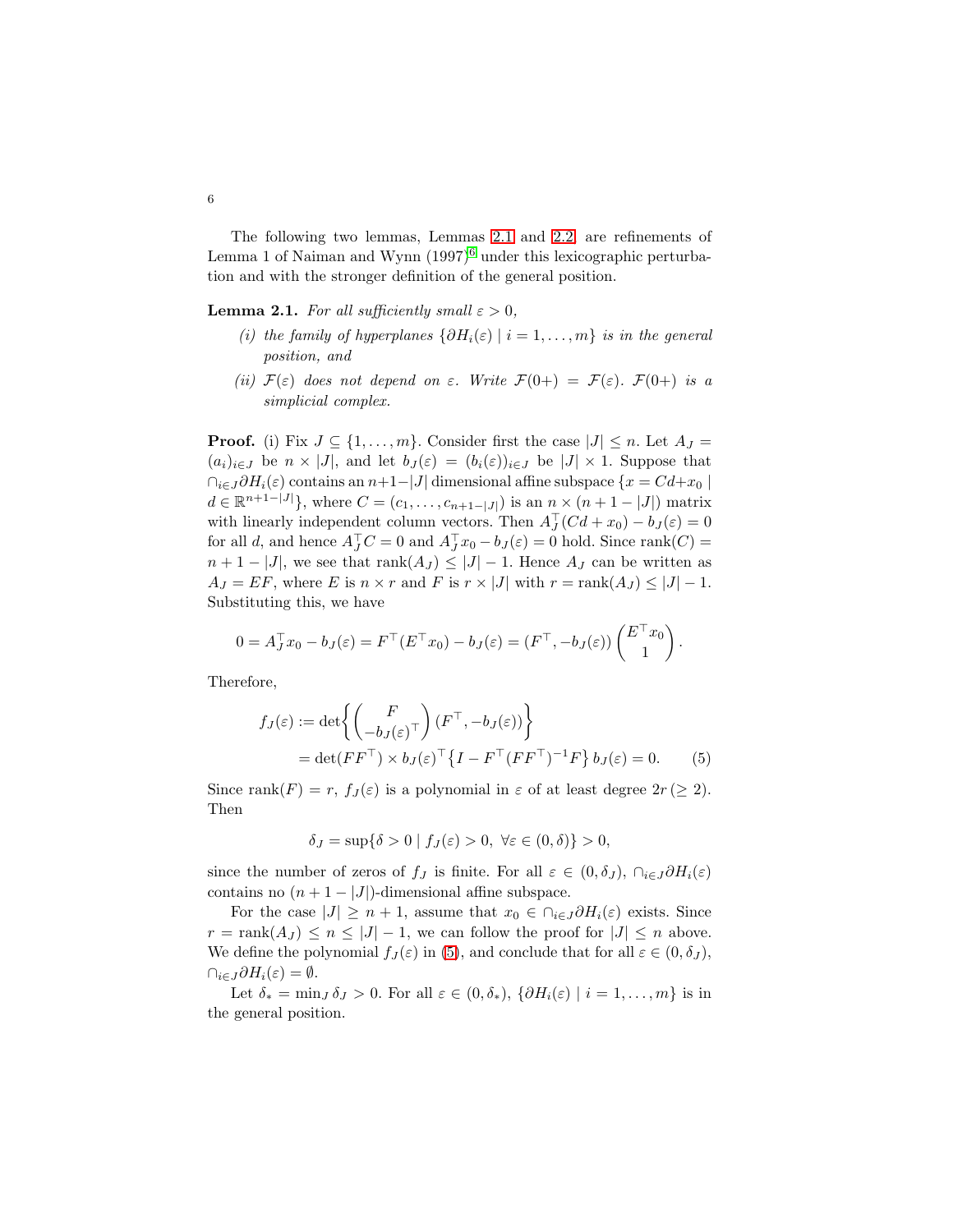(ii) The proof for (i) implies that for a given  $J \subseteq \{1, \ldots, m\}$  the feasibility or infeasibility is unchanged for all  $\varepsilon \in (0, \delta_*)$ .  $\Box$ 

<span id="page-6-1"></span>Corollary 2.1. For each  $J \in \mathcal{F}(0+)$ ,

- (i)  $\{a_i \mid i \in J\}$  is linearly independent, and
- (ii) the number of elements  $|J|$  is at most rank(A).

**Proof.** (i) Note first that  $\bigcap_{i\in J} \partial H_i$  contains a point (i.e., 0-dimensional affine subspace), and because  $\{\partial H_i \mid i \in J\}$  is in the general position (Lemma [2.1,](#page-5-0) (i)), it should be that  $\max\{n+1-|J|,0\} \geq 1$  or  $|J| \leq n$ .

Suppose that  $\{a_i \mid i \in J\}$ ,  $J \in \mathcal{F}(0+)$ , is linearly dependent. Let  $L =$ span ${a_i \mid i \in J}$  and  $N = \{x \mid a_i^{\top} x = 0, i \in J\}$ . Then  $|J| \ge \dim(L) + 1 =$  $n - \dim(N) + 1$  and hence  $\dim(N) \geq n + 1 - |J|$ . On the other hand,  $\bigcap_{i\in J}\partial H_i \supseteq N + x_0$ , where  $x_0 \in \bigcap_{i\in J}\partial H_i$ . This contradicts the fact that  $\{\partial H_i \mid i \in J\}$  is in the general position.

(ii) The number of linearly independent vectors  $\{a_i \mid i \in J\}$  must be at most dim span ${a_i}$  = rank $(A)$ .  $\Box$ 

<span id="page-6-0"></span>**Lemma 2.2.** Let F and  $\mathcal{F}(0+)$  be simplicial complexes defined in Propo-sition [2.1](#page-2-1) and Lemma [2.1,](#page-5-0) respectively. Then  $\mathcal{F} \supseteq \mathcal{F}(0+)$ . Consequently,  $|\mathcal{F}| \geq |\mathcal{F}(0+)|.$ 

**Proof.** Suppose that  $J \in \mathcal{F}(0+)$ . We prove that  $J \in \mathcal{F}$ . From Lemma [2.1,](#page-5-0) for all sufficiently small  $\varepsilon > 0$ , it holds that  $E_J(\varepsilon) \cap K(\varepsilon) \neq \emptyset$ , where  $E_J(\varepsilon) = \bigcap_{i \in J} \partial H_i(\varepsilon) = \{x \mid A_J^{\top} x = b(\varepsilon)\}\$ with  $A_J = (a_j)_{j \in J}$   $(n \times |J|).$ Let  $E_J = E_J(0)$ . From Corollary [2.1,](#page-6-1) the column vectors of  $A_J$  are linearly independent, and hence  $E_J \neq \emptyset$ .

Assume that  $E_J \cap K = \emptyset$ . Since both  $E_J$  and K are closed polyhedra in  $\mathbb{R}^n$ , there is a hyperplane separating  $E_J$  from K, and the distances of the hyperplane from  $E_J$  and from K are greater than  $\delta > 0$ . By choosing  $\varepsilon > 0$ such that

$$
\max_{i=1,\dots,m} \frac{\varepsilon}{\|a_i\|} < \delta,
$$

this hyperplane also separates  $E_J(\varepsilon)$  from  $K(\varepsilon)$ . Therefore,  $E_J(\varepsilon) \cap K(\varepsilon) =$  $\emptyset$ , which contradicts the assumption that  $J \in \mathcal{F}(0+)$ . Hence,  $E_J \cap K \neq \emptyset$ , from which  $J \in \mathcal{F}$  follows.  $\Box$ 

The following theorem gives another version of the abstract tube associated with a closed convex polyhedron  $K$ . This is an improvement of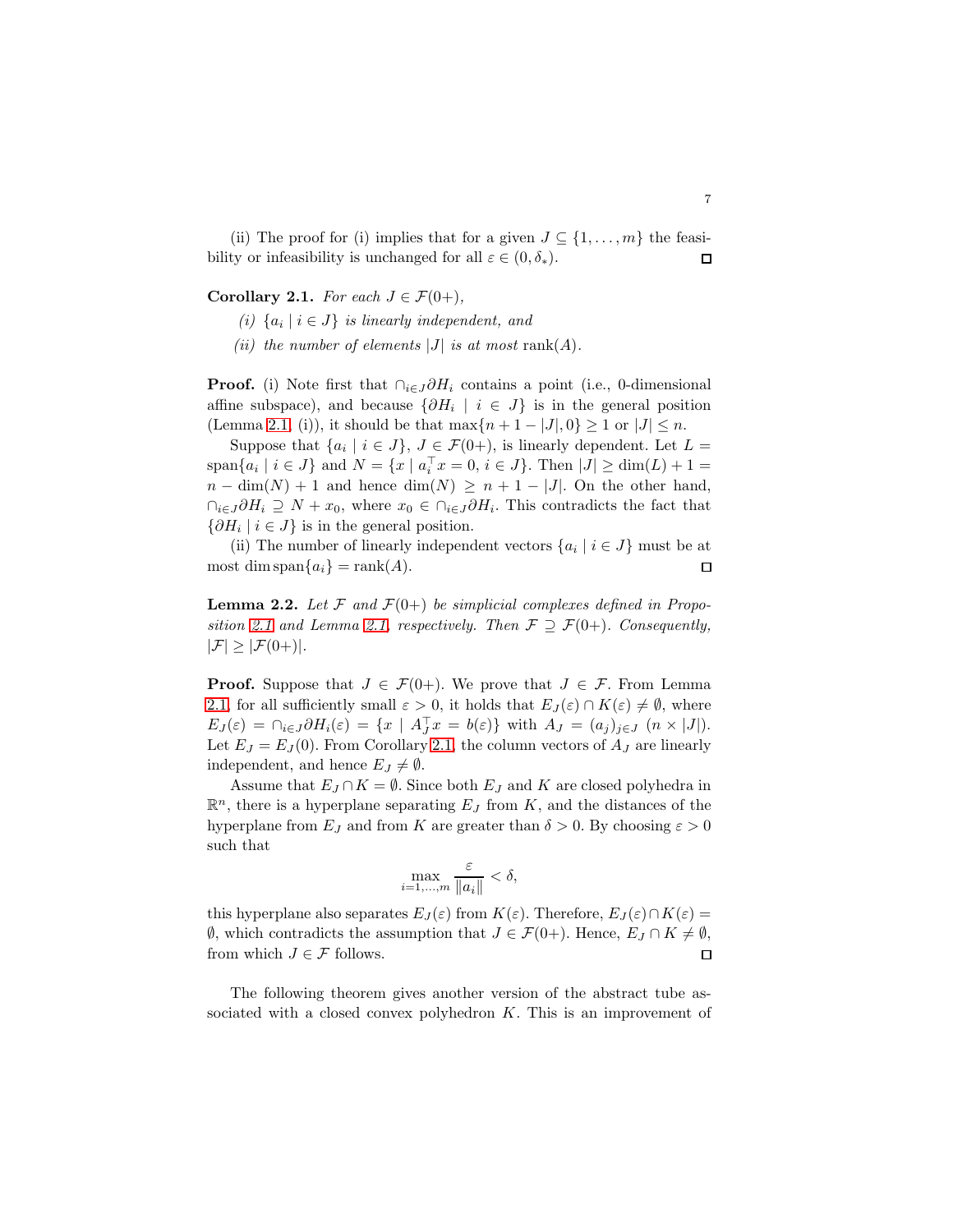Corollary 1 of Naiman and Wynn  $(1997)$ , who proved ([6](#page-13-5)) for almost all x (i.e., a weak abstract tube).

**Theorem 2.1.** The pair  $(\mathcal{H}, \mathcal{F}(0+))$  is an abstract tube in the sense that

<span id="page-7-0"></span>
$$
\mathbf{1}_{\bigcup_{i=1}^{m} H_i^c}(x) = \sum_{J \in \mathcal{F}(0+)} (-1)^{|J|-1} \mathbf{1}_{\bigcap_{i \in J} H_i^c}(x) \quad \text{for all } x \in \mathbb{R}^n. \tag{6}
$$

**Proof.** As in Corollary 1 of Naiman and Wynn  $(1997)$ , <sup>[6](#page-13-5)</sup> it can be easily proved that [\(6\)](#page-7-0) holds for  $x \notin \bigcup_{i=1}^{m} \partial H_i$ . We show that (6) holds for every  $x \in \bigcup_{i=1}^m \partial H_i.$ 

If  $x \in K \cap \cup_{i=1}^m \partial H_i$ , i.e., x is on the boundary of K, then  $x \notin H_i^c$  for all i, and [\(6\)](#page-7-0) holds as  $0 = 0$ .

Suppose that  $x \in K^c \cap \cup_{i=1}^m \partial H_i$ . Recall that for sufficiently small  $\varepsilon > 0$ ,

<span id="page-7-1"></span>
$$
\mathbf{1}_{\bigcup_{i=1}^{m}H_i(\varepsilon)^c}(x) = \sum_{J \in \mathcal{F}(0+)} (-1)^{|J|-1} \mathbf{1}_{\bigcap_{i \in J}H_i(\varepsilon)^c}(x) \tag{7}
$$

holds. Since K is closed and  $\varepsilon$  is sufficiently small, the left side of [\(7\)](#page-7-1) becomes  $\mathbf{1}_{\bigcup_{i=1}^{m}H_{i}(\varepsilon)^{c}}(x) = \mathbf{1}_{\bigcup_{i=1}^{m}H_{i}^{c}}(x) = 1.$ 

When  $x \in \partial H_i$ ,  $a_i^\top x = b_i \leq b_i(\varepsilon)$ , and hence  $\mathbf{1}_{H_i^c}(x) = \mathbf{1}_{H_i(\varepsilon)^c}(x) =$ 0. When  $x \notin \partial H_i$ ,  $\mathbf{1}_{H_i^c}(x) = \mathbf{1}_{H_i(\varepsilon)^c}(x)$ , because the distance between x and  $\partial H_i$  is positive. Therefore, in the right side of [\(7\)](#page-7-1),  $\mathbf{1}_{\cap_{i\in J}H_i(\varepsilon)^c}(x)$  $\prod_{i\in J}\mathbf{1}_{H_i(\varepsilon)^c}(x)=\prod_{i\in J}\mathbf{1}_{H_i^c}(x)=\mathbf{1}_{\cap_{i\in J}H_i^c}(x).$ 

Summarizing the above, even when  $x \in K^c \cap \cup_{i=1}^m \partial H_i$ , the expression [\(7\)](#page-7-1) with  $H_i(\varepsilon)^c$  replaced by  $H_i^c$  holds, which is nothing but [\(6\)](#page-7-0).  $\Box$ 

**Remark 2.2.** The abstract tube  $(\mathcal{H}, \mathcal{F}(0+))$  substantially improves the abstract tube  $(\mathcal{H}, \mathcal{F})$  because

- (i) the number of elements of  $\mathcal{F}(0+)$  is not greater than that of  $\mathcal F$ (Lemma [2.2\)](#page-6-0), and
- (ii)  $\bigcap_{i\in J} H_i^c$ ,  $J \in \mathcal{F}(0+)$ , is a simple cone in  $\mathbb{R}^n$ , or is the direct sum of a simple cone and a linear subspace (Corollary [2.1\)](#page-6-1). This is not always the case for F.

We present examples of abstract tubes for perturbed polyhedra below.

Example 2.3. Applying a perturbation to the inequality system in Exam-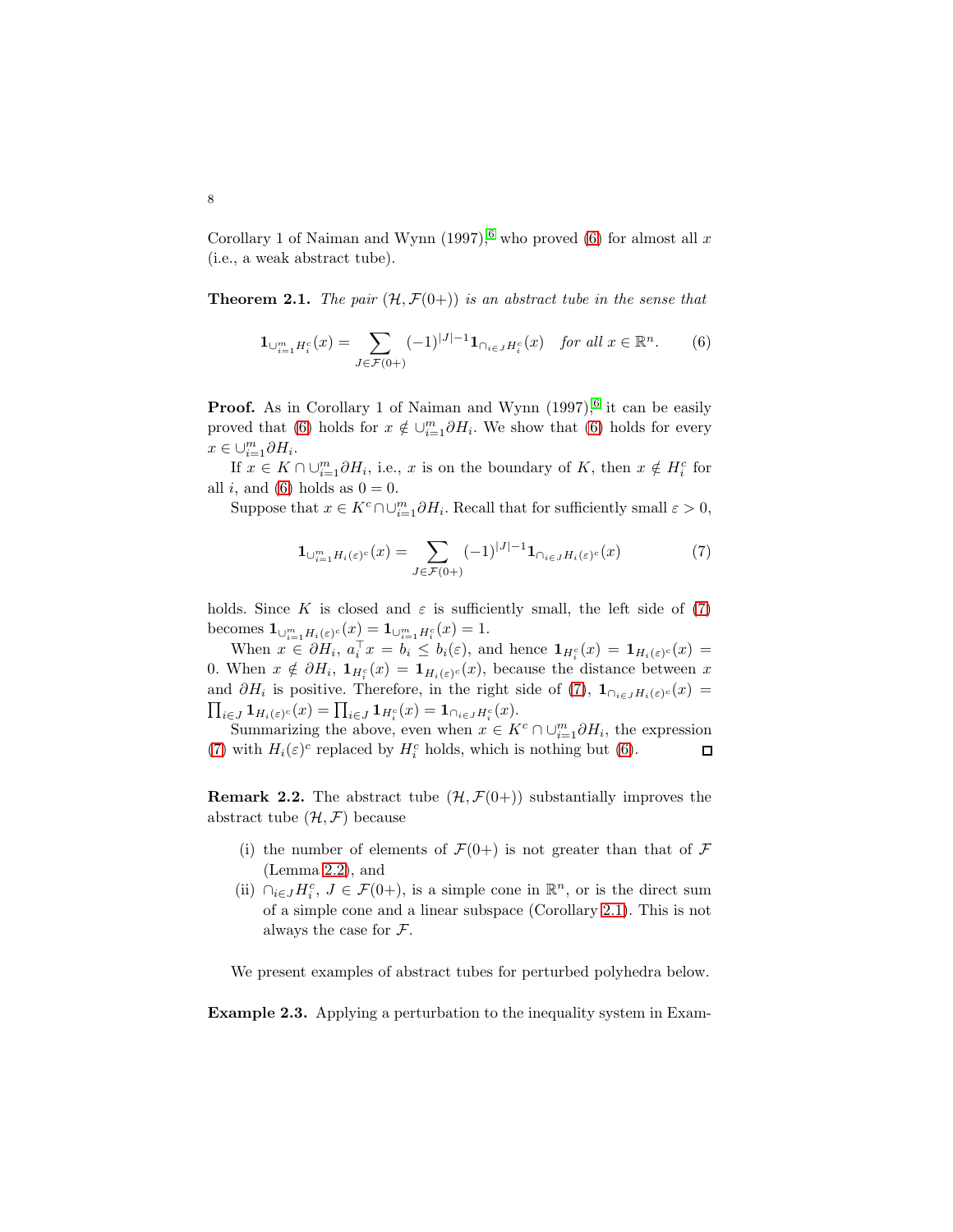ple [2.1:](#page-3-1)

$$
-x_1 - x_2 + x_3 \le 1 + \varepsilon^1
$$
 [1]  
\n
$$
-x_1 + x_2 + x_3 \le 1 + \varepsilon^2
$$
 [2]  
\n
$$
+x_1 + x_2 + x_3 \le 1 + \varepsilon^3
$$
 [3]  
\n
$$
+x_1 - x_2 + x_3 \le 1 + \varepsilon^4
$$
 [4]

where  $\varepsilon$  is an infinitesimal positive real number. The corresponding simplicial complex is shown to be

$$
\mathcal{F}(0+) = \{1, 2, 3, 4, 12, 14, 23, 24, 34, 124, 234\},\
$$

which is a proper subset of F in [\(3\)](#page-3-2). The number of terms  $|\mathcal{F}(0+)| = 11$  is less than  $|\mathcal{F}(0+)| = 15$ . The maximum number of elements of  $J \in \mathcal{F}(0+)$ is  $3 (= n)$ . The difference between F and  $\mathcal{F}(0+)$  is

$$
\mathcal{F} \setminus \mathcal{F}(0+) = \{13, 123, 134, 1234\}.
$$

The members of  $\mathcal{F} \backslash \mathcal{F}(0+)$  are characterized as the sets containing 13, that is, the non-existent edge in  $K(\varepsilon)$ .

Example 2.4. Applying a perturbation to the inequality system in Example [2.2:](#page-4-1)

$$
+x_1 - x_2 + 0x_3 \le 0 + \varepsilon^1
$$
  
\n
$$
-x_1 - x_2 + 0x_3 \le 0 + \varepsilon^2
$$
  
\n
$$
0x_1 - x_2 + 0x_3 \le 0 + \varepsilon^3
$$
  
\n[3]

The corresponding simplicial complex is shown to be

$$
\mathcal{F}(0+) = \{1, 2, 3, 13, 23\}.
$$

The largest  $|J|, J \in \mathcal{F}(0+)$ , is 2, as proved in (ii) of Corollary [2.1.](#page-6-1) Note that a different perturbation obtained by altering the order of inequalities

$$
+x_1 - x_2 + 0x_3 \le 0 + \varepsilon^2
$$
  
\n
$$
-x_1 - x_2 + 0x_3 \le 0 + \varepsilon^3
$$
  
\n
$$
0x_1 - x_2 + 0x_3 \le 0 + \varepsilon^1
$$
  
\n[3]

yields a different simplicial complex

$$
\mathcal{F}(0+) = \{1, 2, 12\}.
$$

This is an example where  $|\mathcal{F}(0+)|$  depends on the perturbation.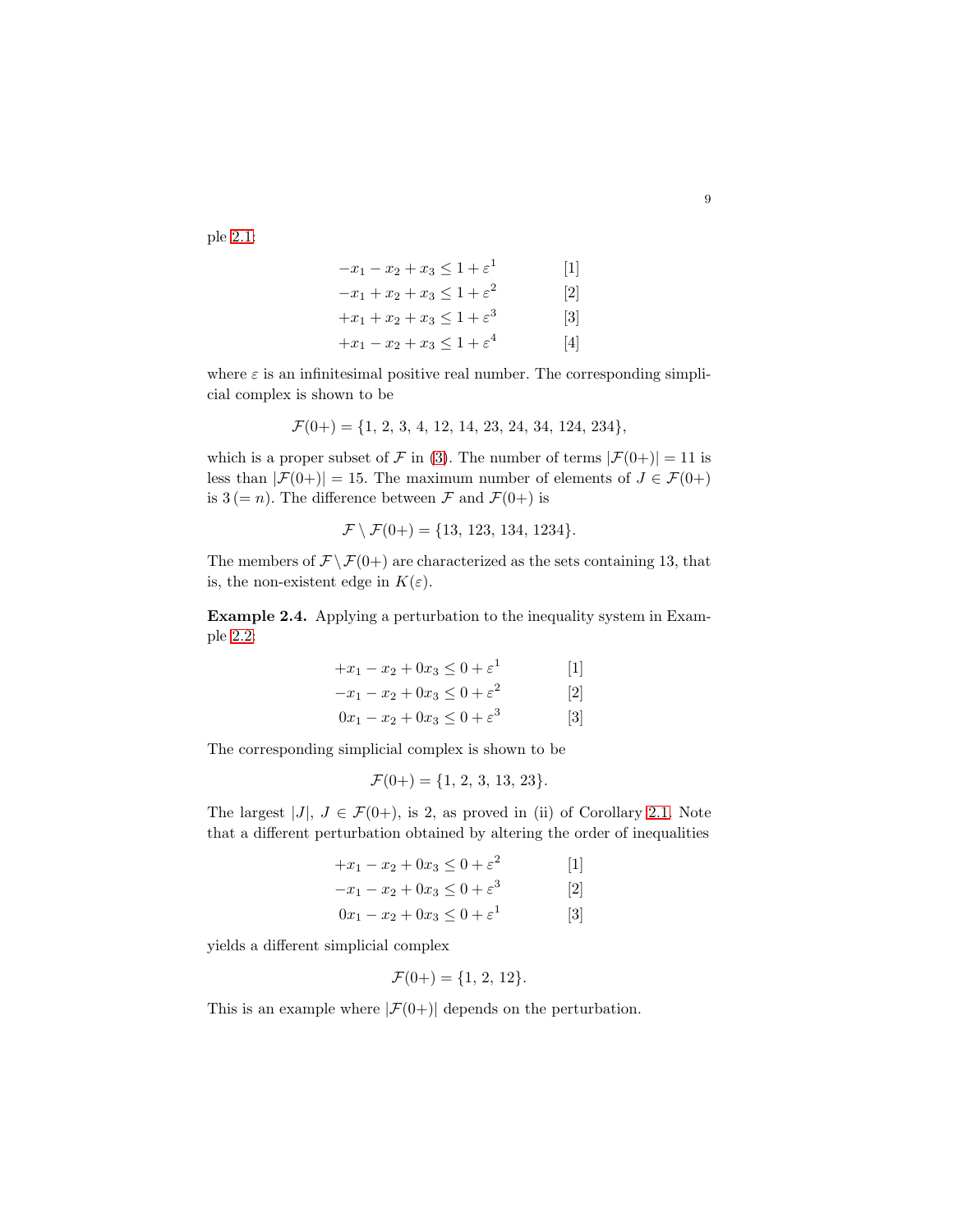Taking the expectation of [\(6\)](#page-7-0) with respect to the normally distributed random vector  $x$ , we obtain

$$
1 - P(K) = \sum_{J \in \mathcal{F}(0+)} (-1)^{|J|-1} P(\cap_{i \in J} H_i^c).
$$

As mentioned in Remark [2.2,](#page-10-0)  $\bigcap_{i \in J} H_i^c$  appearing in the right side is of the class of cones whose probability can be calculated by the method of Miwa et al. (2003).[2](#page-13-1)

# <span id="page-9-0"></span>3. Construction of the abstract tube

In order to construct the abstract tube  $(\mathcal{H}, \mathcal{F}(0+))$ , we need to determine whether the system

$$
a_i^{\top} x = b_i(\varepsilon), \quad i \in J,
$$
  

$$
a_i^{\top} x \le b_i(\varepsilon), \quad i \notin J,
$$

has a solution for a given subset  $J \subseteq \{1, \ldots, m\}$ , where  $\varepsilon$  is an infinitesimal positive real number. For that purpose, linear programming (LP) techniques for degenerate systems are useful.

First rewrite the problem in a linear programming format as follows:

**Problem 3.1.** For a given subset  $J \subseteq \{1, \ldots, m\}$  determine whether there exists a feasible solution  $x, y \ge 0$   $(x, y \in \mathbb{R}^n)$  and  $u_i \ge 0$   $(i = 1, ..., m)$ ,  $v_j \geq 0 \ (j \in J) \ such \ that$ 

$$
u_i + a_i^{\top} (x - y) - b_i(\varepsilon) = 0, \quad i = 1, ..., m,
$$
  

$$
v_j - a_j^{\top} (x - y) + b_j(\varepsilon) = 0, \quad j \in J.
$$

To solve this problem we first define a tableau (matrix) corresponding to the above linear system. Let  $A_J = (a_j)_{j \in J}$   $(n \times |J|)$ ,  $b_J(\varepsilon) = (b_j(\varepsilon))_{j \in J}$  $(|J| \times 1)$ , and define an  $M \times N$  matrix

$$
[t_{ij}]_{M\times N} = \begin{bmatrix} A^\top & -A^\top & -b(\varepsilon) \\ -A_J^\top & A_J^\top & b_J(\varepsilon) \\ 1_n^\top & 1_n^\top & 0 \end{bmatrix}_{M\times N}
$$

where  $M = m + |J| + 1$ ,  $N = 2n + 1$  and  $1_n^{\top} = (1, ..., 1)_{1 \times n}$ . An algorithm for checking the feasibility of  $J$  is given as follows (Theorem 4-4-3 of Iri, 1973[8](#page-14-0) ).

<span id="page-9-1"></span>Algorithm 3.1.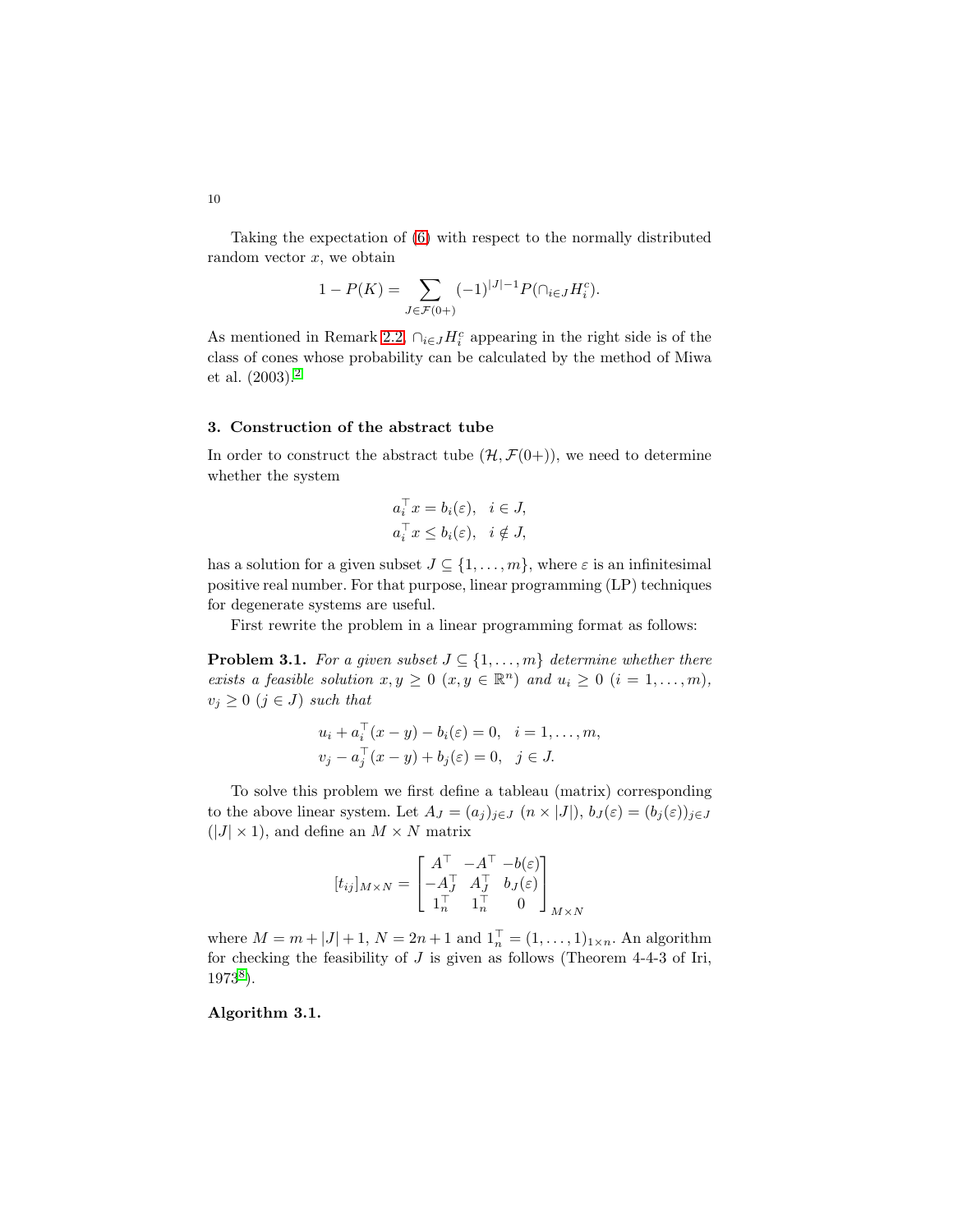- 1. Choose an index  $i (=: i_0)$  such that  $i \leq M 1$  and  $t_{iN} > 0$ . If no such *i* exists, then the system is feasible.
- 2. Among j's such that  $j \leq N-1$  and  $t_{i_0,j} < 0$  (if no such j exists, then the system is not feasible), choose an index  $j (=: j_0)$  that maximizes  $t_{Mj}/|t_{i_0,j}|$ .
- 3. For  $i \in \{1, ..., M\} \setminus \{i_0\}$  and  $j \in \{1, ..., N\} \setminus \{j_0\}$ , let

$$
t_{ij} := t_{ij} - t_{ij_0} t_{i_0 j} / t_{i_0 j_0},
$$
  
\n
$$
t_{ij_0} := t_{ij_0} / t_{i_0 j_0},
$$
  
\n
$$
t_{i_0 j} := -t_{i_0 j} / t_{i_0 j_0},
$$
  
\n
$$
t_{i_0 j_0} := 1 / t_{i_0 j_0}.
$$

4. Go to Step 1.

In Step 1,  $t_{iN}$  is a polynomial in  $\varepsilon$ .  $t_{iN} > 0$  means that  $k (0 \leq k \leq n)$  exists such that  $t_{iN} = c_k \varepsilon^k + c_{k+1} \varepsilon^{k+1} + \cdots + c_n \varepsilon^n$  and  $c_k > 0$ .

Using Algorithm [3.1,](#page-9-1) for every nonempty subset  $J \subseteq \{1, \ldots, m\}$  we can confirm whether J is feasible (i.e.,  $J \in \mathcal{F}(0+)$ ). The following points should be incorporated into the implementation of the algorithm.

**Remark 3.1.** Thanks to Corollary [2.1,](#page-6-1) the range of  $J$  for checking the feasibility can be restricted to

<span id="page-10-1"></span>
$$
\mathcal{J}_{r,m} = \{ J \mid J \subseteq \{1, \dots, m\}, \, 0 < |J| \le r \},\tag{8}
$$

where  $r = \text{rank}(A)$ . Moreover, if  $J_1 \subset J_2$  and  $J_1 \notin \mathcal{F}(0+)$ , then  $J_2 \notin \mathcal{F}(0+)$ . This reduces the range for checking the feasibility.

<span id="page-10-0"></span>**Remark 3.2.** In Algorithm [3.1](#page-9-1) the polynomial  $t_{iN} = c_0 + c_1 \varepsilon^1 + \cdots + c_n \varepsilon^n$ can be represented as an  $n+1$  vector  $(c_0, c_1, \ldots, c_n)$ . In this representation  $t_{iN} > 0$  means  $(c_0, c_1, \ldots, c_n) > (0, \ldots, 0)$  in the lexicographic order. This technique is known as the lexicographic method in linear programming.<sup>[8](#page-14-0)[,9](#page-14-1)</sup>

**Remark 3.3.** In Algorithm [3.1](#page-9-1) the judgment that a value z is positive  $(z >$ 0) should be implemented as  $z > eps$ , where eps is a small positive number comparable to the machine epsilon. For example, the machine epsilon in R (32-bit) is  $2^{-52} \doteq 2 \times 10^{-16}$ , and in our prototype R program eps is set to  $10^{-14}$ .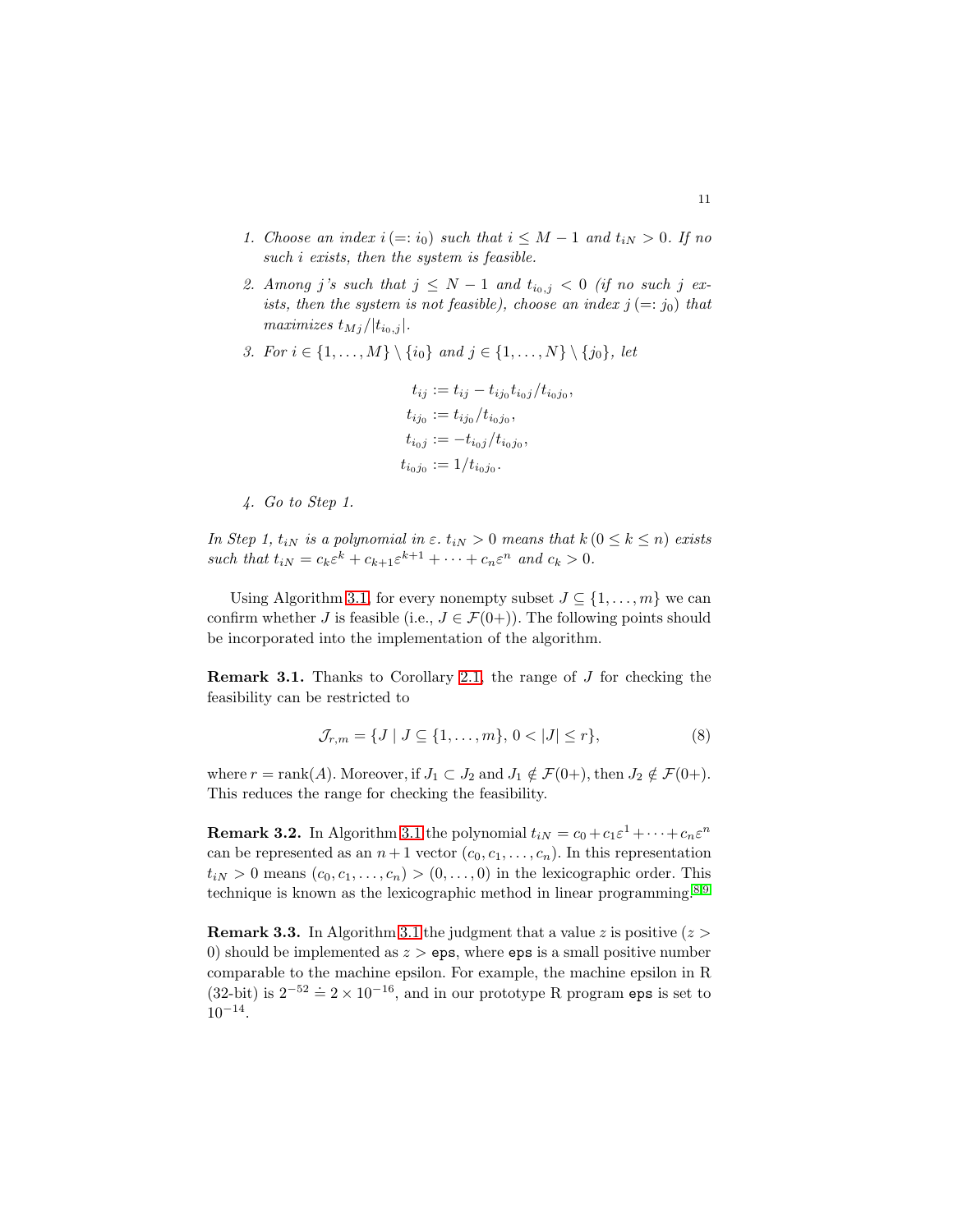Remark 3.4. In coding a computer program it is convenient to treat the candidate set  $\mathcal{J}_{r,m}$  in [\(8\)](#page-10-1) as a totally ordered set. Note that

$$
|\mathcal{J}_{r,m}| = \sum_{j=1}^r \binom{m}{j}, \quad |\mathcal{J}_{0,m}| = 0.
$$

We introduce a total order as follows: For  $J_1 = \{d_1, \ldots, d_{l_1}\}$   $(d_1 < \cdots <$  $d_{l_1}$  and  $J_2 = \{e_1, \ldots, e_{l_2}\}$   $(e_1 < \cdots < e_{l_2})$  in  $\mathcal{J}_{r,m}$ , define  $J_1 \preceq J_2$  if  $l_1 < l_2$ , or  $l_1 = l_2$  and  $(d_1, \ldots, d_{l_1}) \le (e_1, \ldots, e_{l_1})$  (lexicographically). Then  $J = \{d_1, \ldots, d_l\}$   $(d_1 < \cdots < d_l)$  is the L-th smallest element in  $\mathcal{J}_{r,m}$ , where

$$
L = 1 + |\mathcal{J}_{l-1,m}| + \sum_{j=1}^{l} \sum_{k=d_{j-1}+1}^{d_j-1} {m-k \choose l-j}.
$$

Here we let  $d_0 = 0$ , and  $\sum_{k=d_{j-1}+1}^{d_j-1} = 0$  if  $d_{j-1}+1 > d_j-1$ .

Conversely, for a given L such that  $1 \leq L \leq |\mathcal{J}_{r,m}|$ , the corresponding L-th smallest element  $J = \{d_1, \ldots, d_l\}$   $(d_1 < \cdots < d_l)$  in  $\mathcal{J}_{r,m}$  is obtained as follows:

$$
l := \max\Bigl\{l \geq 1 \mid |\mathcal{J}_{l-1,m}| < L\Bigr\},\
$$

and for  $j = 1, \ldots, l$ , iteratively,

$$
d_j := \max\bigg\{d_j \geq d_{j-1} + 1 \;\Big|\; \sum_{i=1}^j \sum_{k=d_{i-1}+1}^{d_i-1} {m-k \choose l-i} < L - |\mathcal{J}_{l-1,m}|\bigg\}.
$$

## <span id="page-11-0"></span>4. Tukey's studentized range

The multiple comparisons procedure is a typical application where the multidimensional normal probability in [\(1\)](#page-1-0) is required. This is a statistical procedure for combining several statistical tests. As an example, consider the comparison of k normal means. Suppose that, for  $i = 1, \ldots, k$ ,  $X_i$  is independently distributed according to a normal distribution with mean  $\mu_i$  and variance  $\sigma_i^2$ , and consider testing the equality of the means  $\mu_i$ ,  $i = 1, \ldots, k$ . For  $X = (X_1, \ldots, X_k)$ , Tukey's studentized range statistic is defined as

<span id="page-11-1"></span>
$$
T(X) = \max_{1 \le i < j \le k} \frac{|X_i - X_j|}{\sqrt{\sigma_i^2 + \sigma_j^2}}.\tag{9}
$$

This is a combination of the test statistics  $|X_i - X_j| / \sqrt{\sigma_i^2 + \sigma_j^2}$  for testing  $\mu_i = \mu_j$ . To determine critical values and power functions, we need the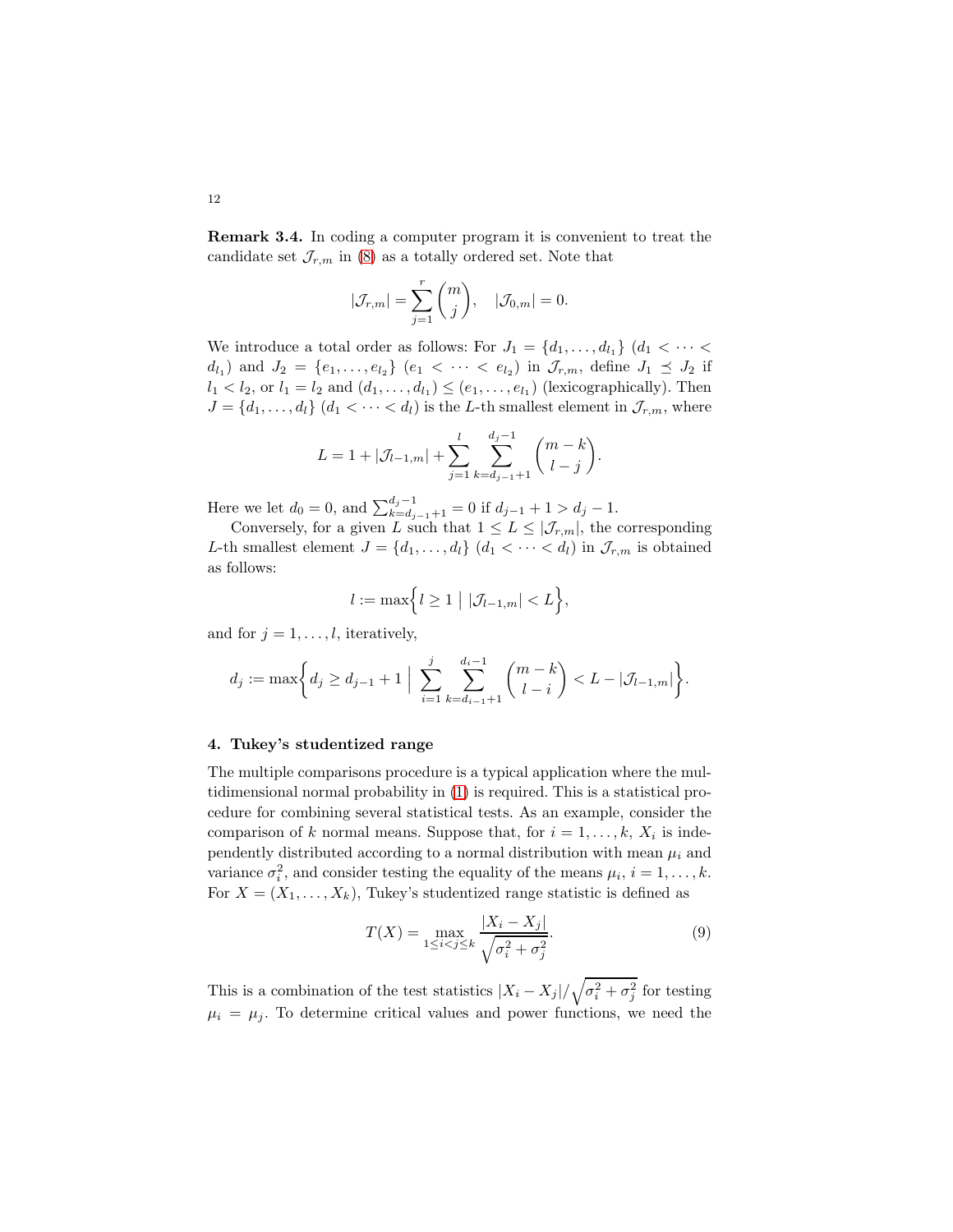probability of the event that the statistic [\(9\)](#page-11-1) takes a value less than or equal to a threshold c.

The polyhedron  $K = \{x \in \mathbb{R}^k \mid T(x) \leq c\}$  is not proper in the sense that K contains a 1-dimensional linear subspace  $L = \{x \in \mathbb{R}^k \mid x_1 = \cdots =$  $x_k$ . K is decomposed as  $K = K_1 \oplus L$ , where  $K_1$  is a proper polyhedron. Fig. [1](#page-12-0) is a picture of  $K_1$  when  $k = 4$  and the  $\sigma_i^2$  are all equal. When  $k \geq 4$  and the variances are equal (let  $\sigma_i^2 \equiv 1$ ), the facets of K are not in the general position because  $(X_1 - X_2)/\sqrt{2} = c$ ,  $(X_2 - X_3)/\sqrt{2} = c$ , and  $(X_3 - X_4)/\sqrt{2} = c$  imply  $(X_1 - X_4)/\sqrt{2} = c$ . One can see that 4 facets share a vertex in Fig. [1.](#page-12-0)



<span id="page-12-0"></span>Fig. 1. Studentized range  $(k = 4)$ 

Table [1](#page-12-1) shows the number of  $\mathcal{F}(0+)$  for  $k = 2, ..., 6$  and constant variances. Because Algorithm [3.1](#page-9-1) depends on the order of the inequalities, the entries  $|\mathcal{F}(0+)|$  in Table [1](#page-12-1) may vary when the order changes. However, numerical experiments suggest that the numbers  $|\mathcal{F}(0+)|$  are independent of the order of inequalities. Moreover, even in cases where the variances  $\sigma_i^2$ vary,  $|\mathcal{F}(0+)|$  seems to be unchanged.

Table 1. Number of terms  $|\mathcal{F}(0+)|$  in the abstract tubes

<span id="page-12-1"></span>

| k.                  | $2^{\circ}$    | з  |    |     | h    |
|---------------------|----------------|----|----|-----|------|
| $m=k(k-1)$          | $\overline{2}$ | 6. | 12 | -20 | 30   |
| $ \mathcal{F}(0+) $ | $\sqrt{2}$     | 12 | 62 | 320 | 1682 |

*Note:*  $m$  is the number of inequalities (facets).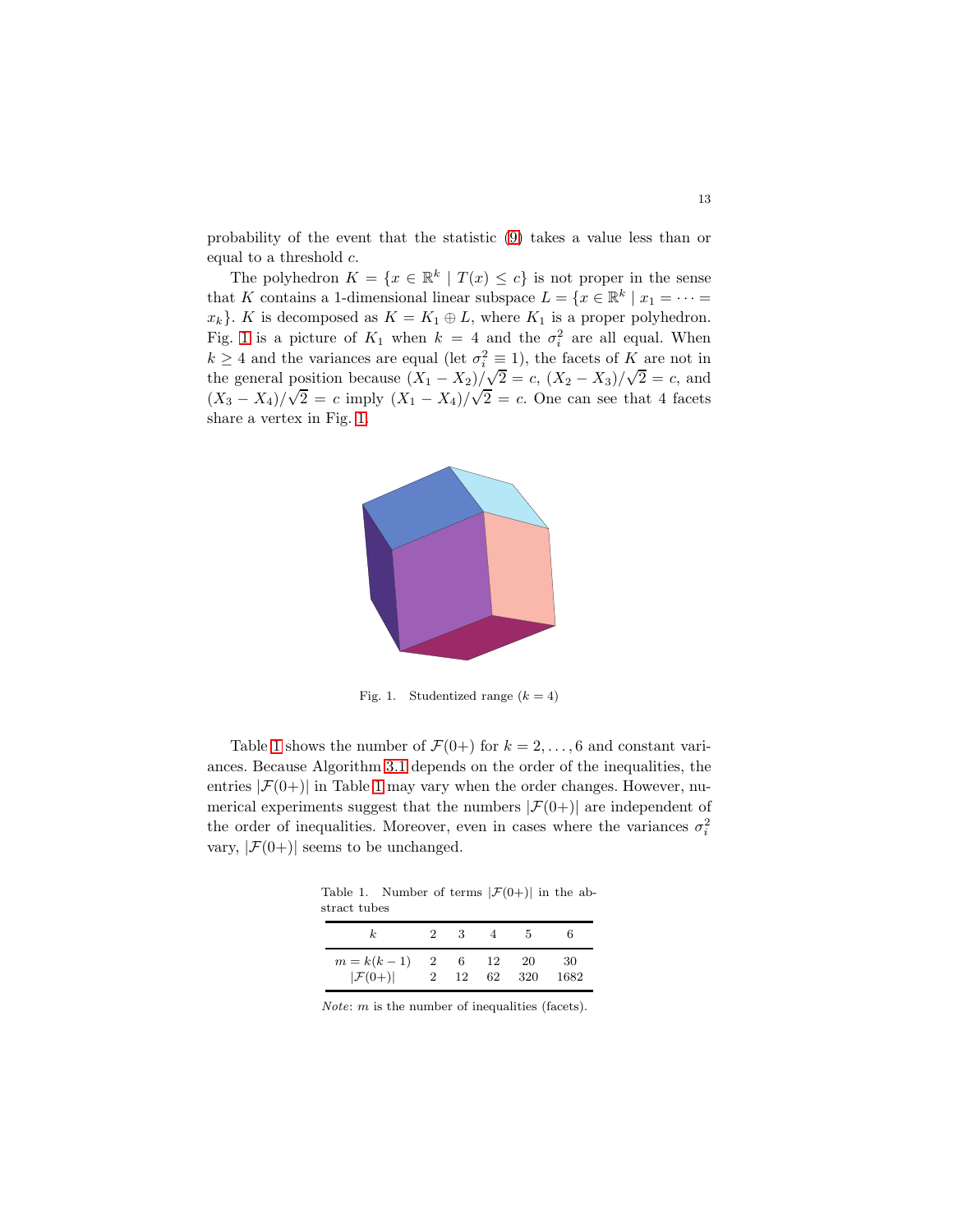In the statistical community there was a conjecture called the "Tukey-Kramer conjecture" which is stated as follows: Let  $F_k(\sigma_1, \ldots, \sigma_k; c)$  $Pr(T(X) \leq c)$ , where  $X \sim N_k(0, \text{diag}(\sigma_i^2))$ . Then for any k and c,  $F_k(\sigma_1,\ldots,\sigma_k;c)$  takes its minimum when the variances  $\sigma_i^2$  are all equal. This conjecture was affirmatively proved by Hayter  $(1984).^{10}$  $(1984).^{10}$  $(1984).^{10}$  Fig. [2](#page-13-7) depicts the value  $F_5(\sigma_1, \ldots, \sigma_5; c)$  with  $\sigma_i^2 = (10^s)^{(i-1)/4}, i = 1, \ldots, 5$ , for the range  $s \in [-5, 5]$ . The constant c is chosen such that  $F_5(1, \ldots, 1; c) = 0.95$ . The minimum is certainly attained at  $s = 0$ , i.e.,  $\sigma_i^2 \equiv 1$ .

Finally, note that although the polyhedron  $K$  depends on the threshold c, the shape of K is invariant for all  $c > 0$ . Once an abstract tube is obtained for some  $c > 0$ , this abstract tube is available for computing the distribution function  $Pr(T(X) \leq c)$  for any c in the null and non-null cases.



<span id="page-13-7"></span>Fig. 2. Tukey-Kramer conjecture  $(k = 5)$ 

#### <span id="page-13-0"></span>References

- <span id="page-13-1"></span>1. A. Barvinok, *A Course in Convexity* (AMS, 2002).
- <span id="page-13-2"></span>2. T. Miwa, A. J. Hayter and S. Kuriki, *J. R. Statist. Soc., B* 65, 223 (2003).
- <span id="page-13-3"></span>3. I. G. Abrahamson, *Ann. Math. Statist.* 35, 1685 (1964).
- 4. A. Genz, F. Bretz, T. Miwa, X. Mi, F. Leisch, F. Scheipl and T. Hothorn, *mvtnorm: Multivariate Normal and t Distributions*, (2011). R package version 0.9-9991.
- <span id="page-13-4"></span>5. A. Genz and F. Bretz, *Computation of Multivariate Normal and t Probabilities, Lecture Notes in Statistics* (Springer, Heidelberg, 2009).
- <span id="page-13-6"></span><span id="page-13-5"></span>6. D. Q. Naiman and H. P. Wynn, *Ann. Statist.* 25, 1954 (1997).
- 7. R. P. Stanley, *An introduction to hyperplane arrangements*, in *Geometric*